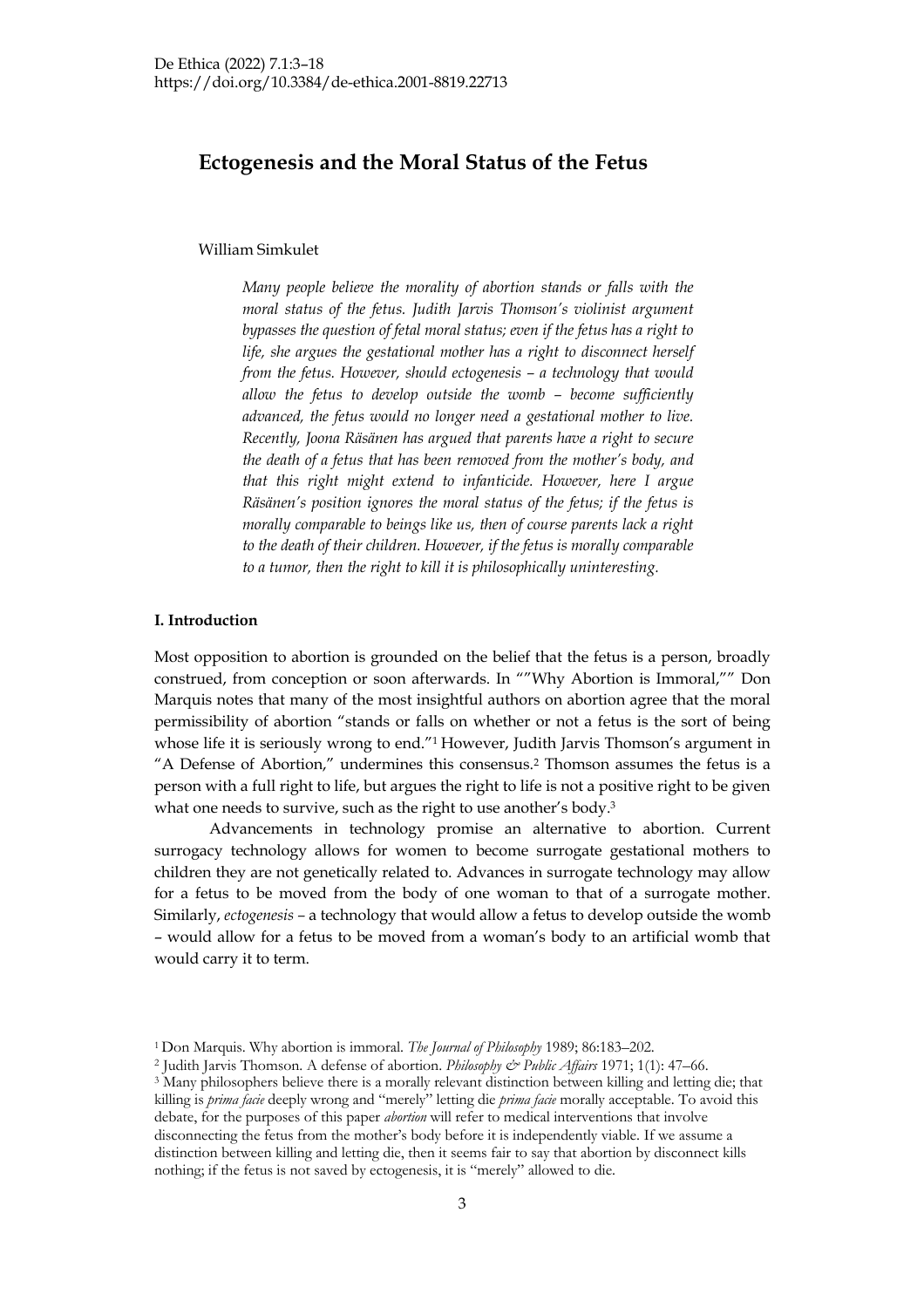For Thomson, women are said to have the right to abortion because they have the right to disconnect the fetus from their body. However, if either ectogenesis or advanced surrogacy were possible, disconnecting need not be fatal. At present, a woman's choice to disconnect herself from the fetus normally determines whether it lives or dies, but with such advances in technology, this wouldn't be the case – a woman may choose to disconnect, and the fetus may continue to develop outside her womb.

Historically, disconnecting a fetus from the mother has usually resulted in the fetus's death, but new technologies like surrogacy and ectogenesis would break this connection, adding a new wrinkle to the abortion debate – is a woman's right to abort merely a right to disconnect the fetus, or is it a right to secure the death of the fetus?

Recently Eric Mathison and Jeremy Davis look at three arguments that women have a right not just to disconnect the fetus, but to secure its death – the biological parents rights argument, the property rights argument, and the genetic privacy argument – concluding that these arguments are unpersuasive.4 Joona Räsänen discusses the same three arguments, but contends they succeed in showing that genetic parents have a right to secure the death of the fetus<sup>5</sup> (and perhaps one's infant<sup>6</sup>).

This paper devotes a section to each of these arguments (sections III.-V.). However, before doing so it will be practical to devote a section (section II.) to discuss the moral significance of the moral status of the fetus to these arguments.

## **II. Moral Status**

Philosophers disagree on the moral status of human fetuses. Roughly, to have *a moral status* is to be the sort of thing that moral agents may have obligations towards. To have moral status is to be a *moral subject* that can be benefitted or harmed.

For example, one might say that you possess moral status because you are a rational agent with inherent moral worth. But it wouldn't make sense to say that your pencil has moral status, as while snapping your pencil in half might frustrate your interests, the pencil has no interests that can be frustrated or sated.

In short, agents can have moral status, while things cannot. Normal, adult human persons have a robust moral status, possessing a wide range of rights that may generate obligations in others. Differences in moral status might result in different rights and generate different obligations; for example, one might contend that normal, human children persons may have less rights than adults, but their moral status might also create greater obligations in others.

Philosophers disagree about whether non-person animals have moral status, but many believe that if non-person animals have moral status, it is a lower moral status than that of persons. Beings with lesser moral status may have less rights than those with greater

<sup>4</sup>Eric Mathison & Jeremy Davis. Is there a right to the death of the foetus? *Bioethics* 2017; 31(4): 313– 320.

<sup>5</sup> Joona Räsänen. Ectogenesis, abortion and a right to the death of the fetus. *Bioethics* 2017; 31:697– 702.

<sup>6</sup> Joona Räsänen. Why Pro-Life Arguments Still are not Convincing: A reply to my critics. *Bioethics* 2018: 32(9): 628-633.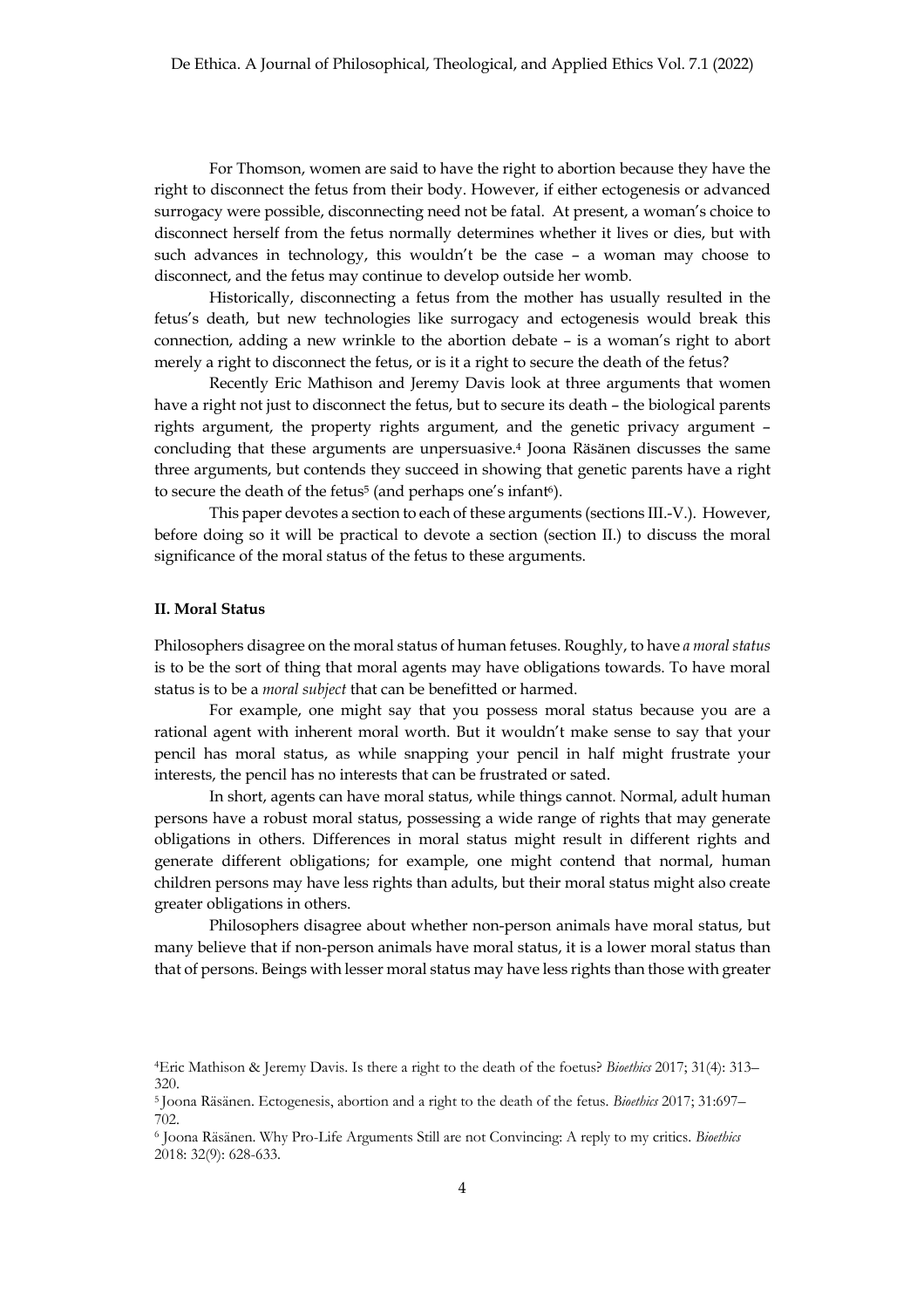moral status, or the rights of beings with greater moral status may take priority over those with lesser moral status.

Rescue cases are thought experiments that may help illustrate our intuitions regarding moral status. Consider the following case from Michael Sandel:

[A] fire breaks out in a fertility clinic, and you have time to save either a five-year-old girl or a tray of 10 embryos. (Sandel 245)7

If you believe you should prioritize the life of one five-year-old girl over that of 10 human embryos, this is evidence you believe a five-year old girl has more moral status than 10 human embryos, and presumably far greater moral status than just one human embryo.

However, many anti-abortion theorists contend that such cases can be misleading. Henrik H. Friberg-Fernros contends that we might believe that embryos in such cases have the same moral status as the child, but that other factors might obligate us to prioritize the child over the embryos.8 Friberg-Fernros notes that children have developed greater interests than embryos, such that a single child's death may lead to more evil than multiple embryos. Friberg-Fernros's response here is somewhat problematic, as it suggests that the additional evils of interest-frustration are doing most of the work here, rather than the being's moral status. Despite this, our intuitions in rescue cases might not perfectly capture our intuitions about moral status, as contingent features about the situation might obligate us to prioritize one being over another even when both have identical moral status. Consider the following case:

[A] fire breaks out in a school, and you have time to save either a healthy five-year-old girl or a terminally ill five-year-old girl.

By assumption, both five-year-olds have the same moral status, but the terminally ill fiveyear-old girl probably benefits less from rescue than the healthy five-year-old girl, explaining why we might reasonably prioritize the healthy five-year-old girl.

Most opposition to abortion rests on the belief that fetuses, from conception or soon afterwards, have a moral status comparable to that of adult human persons because they *are* persons, broadly construed, where *person* is meant to pick out one of a broad range of categories that assorted theorists ground moral worth in, whether being a human organism9, a rational substance10, having a possible future it would be wrong to deprive

<sup>7</sup> Michael J. Sandel. The Ethical Implications of Human Cloning. *Perspectives in Biology and Medicine* 2005 48(2): 241–247. George Annas and Rob Lovering discuss similar cases. See: George Annas. A French Homunculus in a tennessee Court. *Hastings Center Report* 1989; 19(6): 20–22. and Rob Lovering. The Substance View A Critique. *Bioethics* 2012; 27(5): 263-270

<sup>8</sup> Henrik Friberg-Fernros. A Critique of Rob Lovering's Criticism of the Substance View. *Bioethics* 2015; 29(3): 211–216.

<sup>9</sup> Jack Mulder. A Short Argument against Abortion Rights. *Think* 2013;12(34): 57-68. 10 Patrick Lee & Robert P. George. The Wrong of Abortion. in *Contemporary Debates in Applied Ethics*. Andrew I. Cohen & Christopher Health Wellman eds., 2005; Francis J. Beckwith *Defending Life: A Moral and Legal Case Against Abortion Choice*. New York, NY:Cambridge University Press. 2007; Robert P. George & Christopher Tollefsen. *Embryo: A Defense of Human Life.* New York, NY: Doubleday. 2008.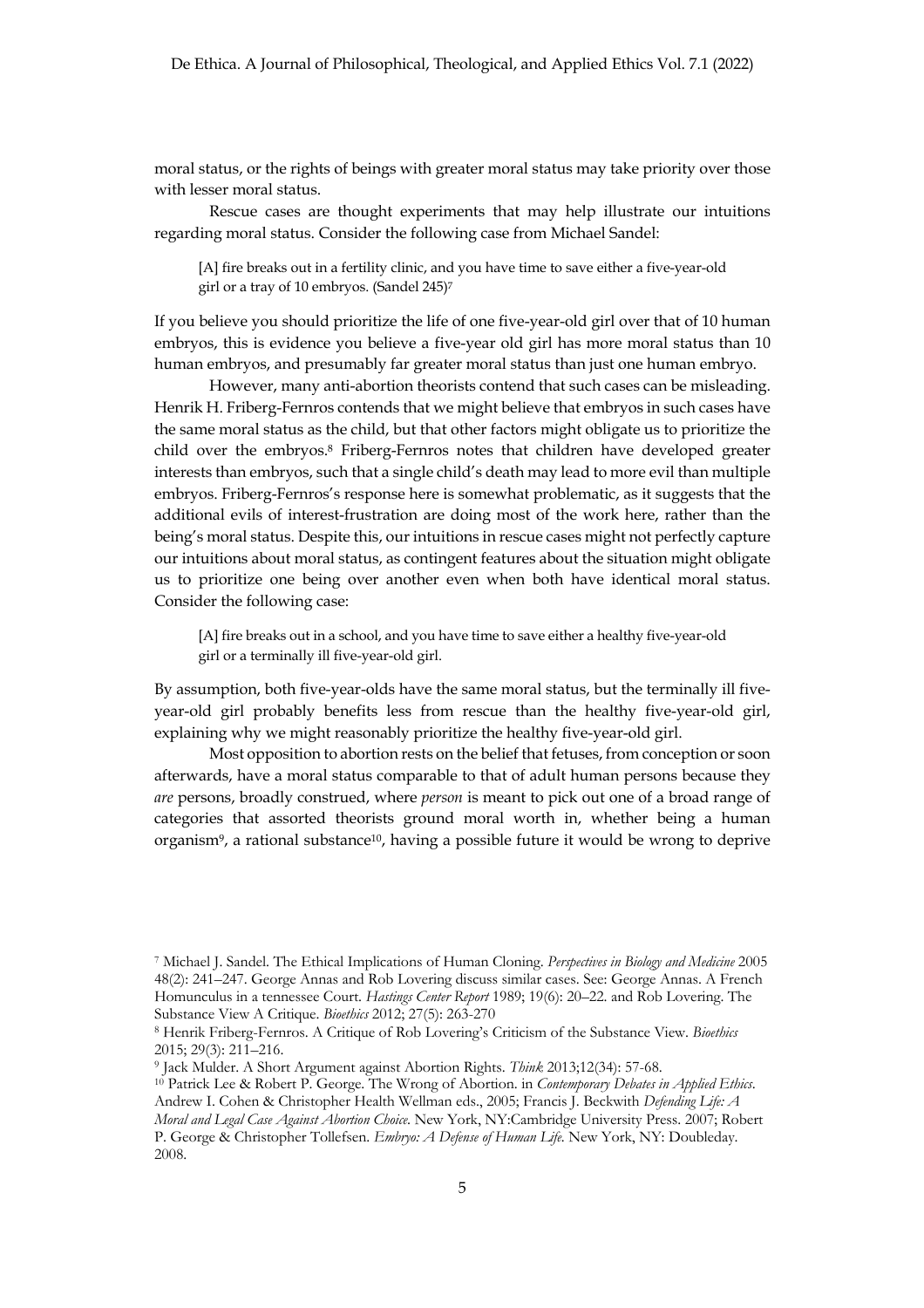one of<sup>11</sup>, etc. On this view, the fetus is numerically identical to the person that will develop from it, and has the same moral status as a normal, adult human person.

Many defenders of abortion rights believe that a fetus may become a person at some point during pregnancy, but that at least during early stages of development, a fetus is not a person, broadly construed, or not yet a person, and thus has a different moral status.

The question of fetal moral status turns on empirical questions regarding fetal development and complex metaphysical questions regarding personhood and personal identity over time. In light of this, many writers try to bypass the debate entirely. Thomson set the standard for bypassing this debate; assuming what the anti-abortion theorists seeks to argue – that a fetus is a person, broadly construed, with the same moral status and rights as you or I.12 Thomson asks us to consider the following case:

*Violinist*: The Society of Music Lovers kidnaps you and attaches your circulatory system to a famous, innocent, unconscious violinist suffering from a kidney ailment that will kill him unless he remains connected to you for 9 months. (Adapted from Thomson 1972: 49-50)<sup>13</sup>

Here, the violinist is a person with a right to life. However, Thomson contends the right to life doesn't give the violinist the freedom to use your body without your permission. If we assume the fetus has the same moral status and rights as the violinist, then it seems that it is no more entitled to use the woman's body without her ongoing consent than the violinist would be to use yours in this case.

Mathison and Davis wish to "remain agnostic" about the moral status of the fetus. Similarly, Räsänen contends that the moral status of the fetus is outside the scope of his inquiry, merely noting that if the fetus is a person "it might change the outcome of the debate".14

The problem with this move is that in cases of ectogenesis, the moral status of the fetus makes all the difference. Thomson bypasses the debate regarding the moral status of the fetus by assuming what abortion critics argue and arguing the right to life is not a positive right to be given what one needs to survive. However, whether a biological mother has a right to kill a disconnected fetus stands or falls on the moral status of the fetus.

Räsänen seeks to argue that parents have a right to do more than just disconnect a fetus – they have the right to kill it. If the fetus lacks moral status, its death is relatively trivial. However, if a fetus is a person with full moral status, then Räsänen must show something *prima facie* absurd, that parents have the right to kill their children.

Most opposition to abortion turns on the claim that fetuses are persons, broadly construed, from conception or soon afterwards, with a comparable moral status and right to life as you or I. The reason for this is clear – as Marquis notes, killing *us* is one of the worst crimes.15 He says "Killing is especially wrong, because it deprives the victim of more

<sup>11</sup> Marquis, *op. cit.* note 1.

<sup>12</sup> Thomson, *op. cit*. note 2.

<sup>13</sup> *Ibid* 49-50.

<sup>14</sup> Mathison & Davis, *op. cit.* note 4, p. 314; Räsänen 2017, *op. cit.* note 5, p.701.

<sup>15</sup> Marquis, *op. cit.* note 1, p. 190.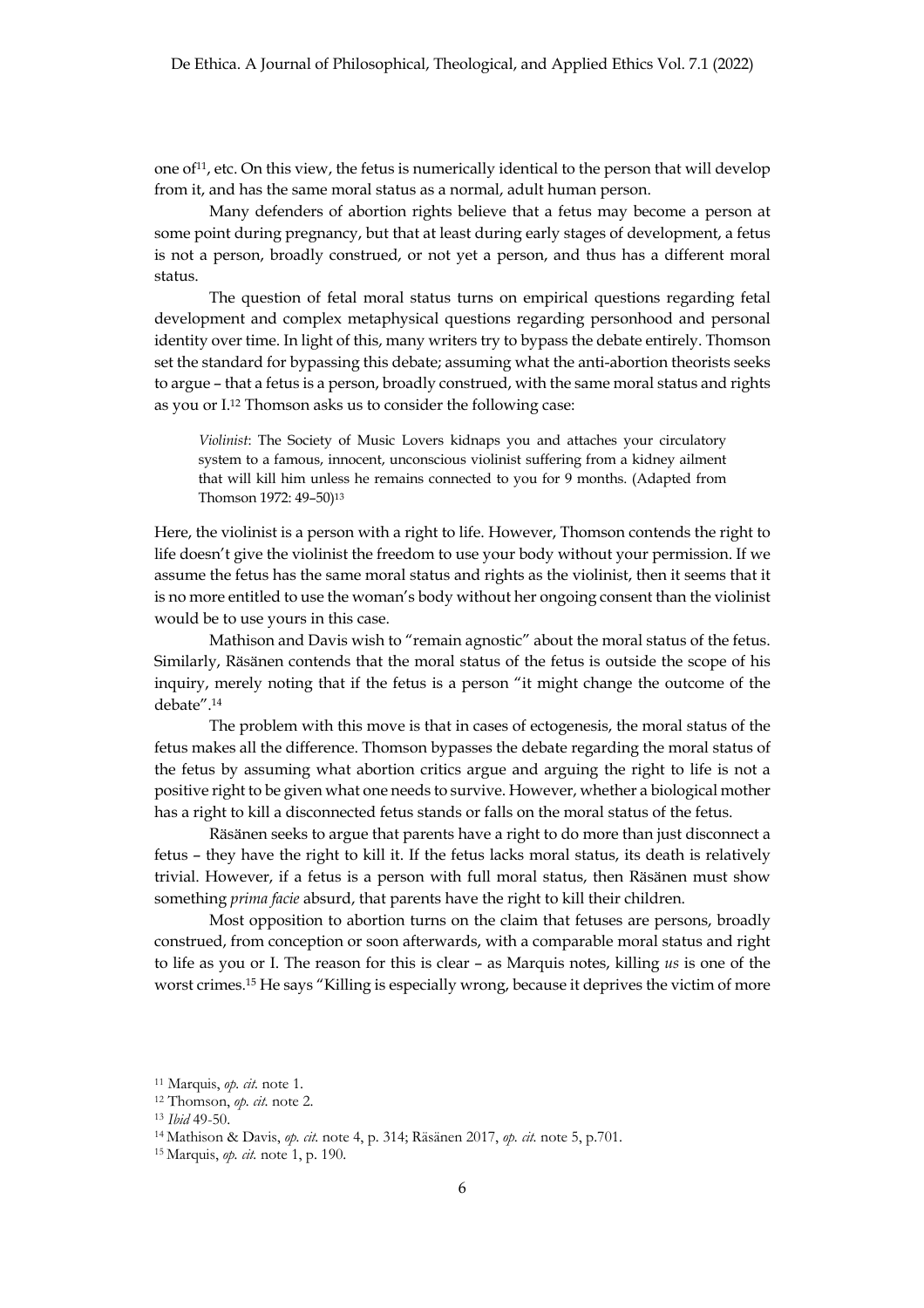than perhaps any other crime."16 Marquis contends that killing is wrong because it deprives them not only of what they currently value about their future, but anything about their future that they can come to value.17

In contrast, the violation of rights to property, privacy, or the like are trivial by comparison. They are lesser violations, and so draw less philosophical attention and carry less normative force. To illustrate this, suppose that you learned that one of your neighbors was a murderer, another a lawn gnome thief, and a third likes to go through your trash to speculate on your diet. Each revelation is disturbing, but only one is a matter of life and death.

Räsänen seems to be aware of this precarious dichotomy, proposing that his argument is aimed at those who believe the fetus has "some but not a full moral status," which he contends are "most people."<sup>18</sup> Räsänen positions partial moral status as something of a middle ground between the traditional anti-abortion and prochoice theorists; but this is misleading.

First, to say a fetus has partial moral status is to say either (i) it has less rights than a normal, adult human person, or (ii) that it has the same rights but the rights of full persons trump those of persons with only partial moral status. The former might characterize fetuses as morally comparable to non-person animals; the latter as comparable to secondclass citizens.

Second, most opposition to abortion turns on one claim about the moral status of the fetus – that it has a right to life comparable to those with full moral status. To say a fetus has partial moral status in either sense is to reject the traditional anti-abortion position, and thus cannot serve as a middle ground.

There can be sensible disagreement about the moral status of a fetus. Thomsonstyle arguments in favor of abortion rights bypass this controversy by assuming what the critic attempts to show, but arguments in favor of the right to kill a disconnected fetus that can be saved by ectogenesis do not have this luxury. If the fetus has no moral status, then its death is morally irrelevant, while if the fetus has full moral status, then its death is a substantive moral loss.

The next three sections of this paper explore three arguments that Räsänen believes show that parents have a right to secure the death of their fetus derived from three distinct rights – a right to property, a right to procreation, and a right to privacy. However, if the fetus has little or no moral status then it's destruction is trivial; as such if Räsänen seeks to bypass the debate regarding the moral status of the fetus, then like Thomson he ought to assume what his critics will argue – that fetuses are persons. In the following sections I will show that if we assume fetuses are persons, then like Mathison and Davis argue, and contra Räsänen, parents have no right to secure the death of their fetuses.

## **III. The Property Rights Argument**

Räsänen summarizes the property rights argument as follows:

<sup>16</sup> *Ibid.*

<sup>17</sup> *Ibid*: 189-190.

<sup>18</sup> Räsänen 2017, *op. cit.* note 5, p.701 note 33.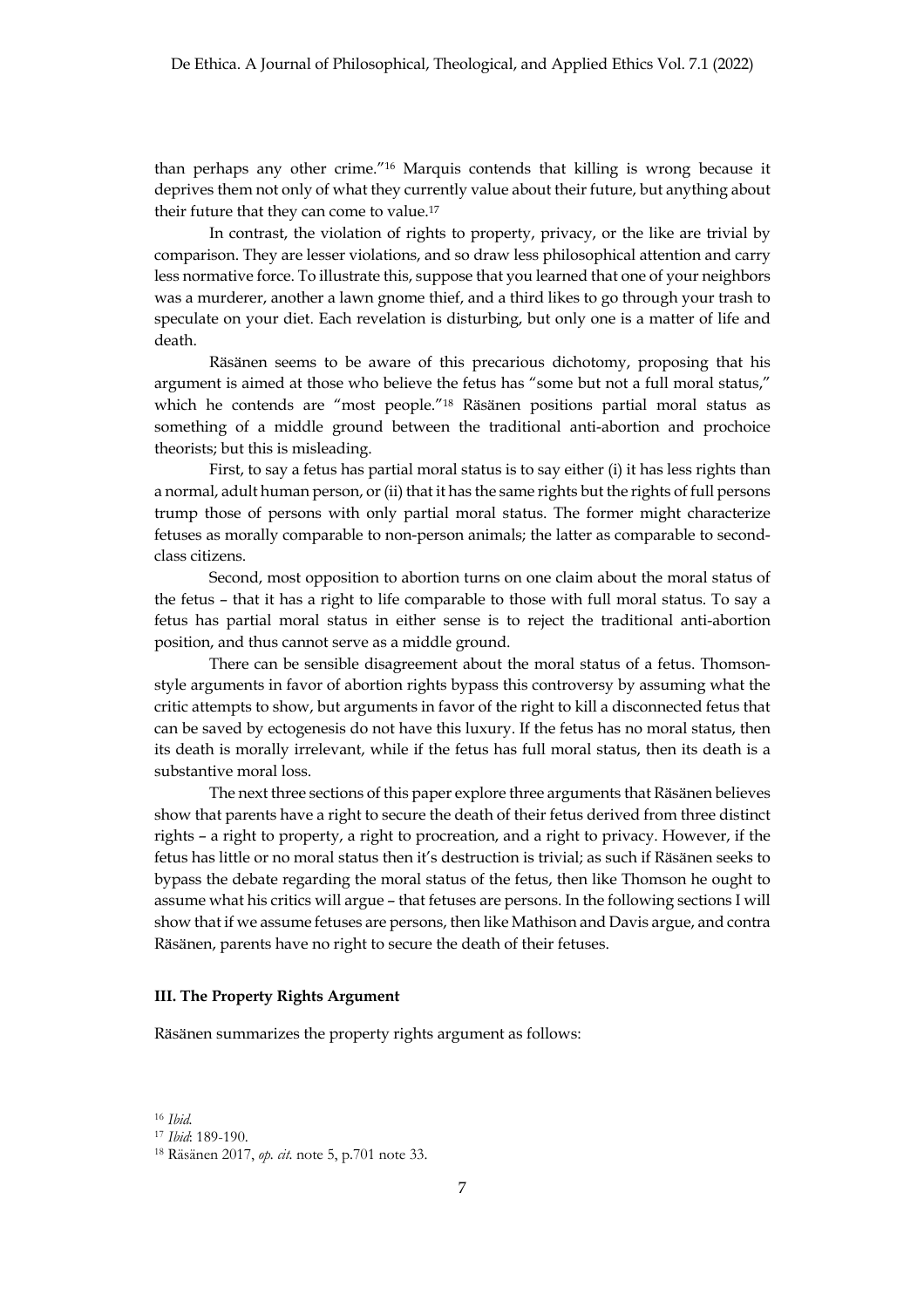- 1. The fetus is property of the genetic parents.
- 2. People can destroy their property.
- 3. Therefore, genetic parents can destroy their fetus.<sup>19</sup>

In support of premise 1, Räsänen contends that genetic parents own surplus embryos created during in vitro fertilization, such that no-one can use them without their parent's consent.20 Furthermore, he contends that the genetic parents have a right to destroy these frozen embryos.21 However, both claims are dubious.

The first is comparable to a parent exclaiming "That's my child," but, as Räsänen says, "Obviously, children are not parents' property... Children are not property because children are persons: morally valuable individuals."22 Thus, when a parent makes such an exclamation, it would be uncharitably to interpret her as asserting a property right rather than noting genetic or historic relatedness.

Of course, Räsänen intends to skirt discussion of the moral status of fetuses, but he seems to suggest that beings with any moral status cannot be property. Thus, even if fetuses have only partial moral status, premise 1 is false on his view.

Similarly, the second claim need not imply the fetus is property. We often err on the side of caution regarding parental authority when it comes to their children's medical treatment. To illustrate this, consider a scenario discussed by James Rachels:

In the United States about one in 600 babies is born with Down's syndrome. Most of these babies are otherwise healthy - that is, with only the usual pediatric care, they will, proceed to an otherwise normal infancy. Some, however, are born with congenital defects such as intestinal obstructions that require operations if they are to live. Sometimes, the parents and the doctor will decide not to operate, and let the infant die.23

Here we treat parents as though they have the authority to refuse life-saving medical treatment of their children – to let them die. The right to refuse others access to one's surplus embryos, and to let those embryos go unused, is consistent with such a parental right to let one's child die.

But what of the claim that these genetic parents have the right to destroy these frozen embryos? Rachels contends there is no morally significant difference between killing and letting die, such that if parents have the right to let their children die, there is good reason to think they might also have the right to kill them; doing so, at least, would be more humane and would lead to life and death decisions being made on less arbitrary grounds.24 By this reasoning, parental authority may allow parents to have their embryos killed.

Note that Mathison and Davis contend that although many people believe they have the right to secure the destruction of cryopreserved embryos, they don't believe they

<sup>19</sup> Räsänen 2017, *op. cit.* note 7, p. 700.

<sup>20</sup> *Ibid*: 700.

<sup>21</sup> *Ibid*.

<sup>22</sup> *Ibid:* 701.

<sup>23</sup> James Rachels. Active and Passive Euthanasia. *The New England Journal of Medicine 1975;* 292: 78-80.

<sup>24</sup> *Ibid.*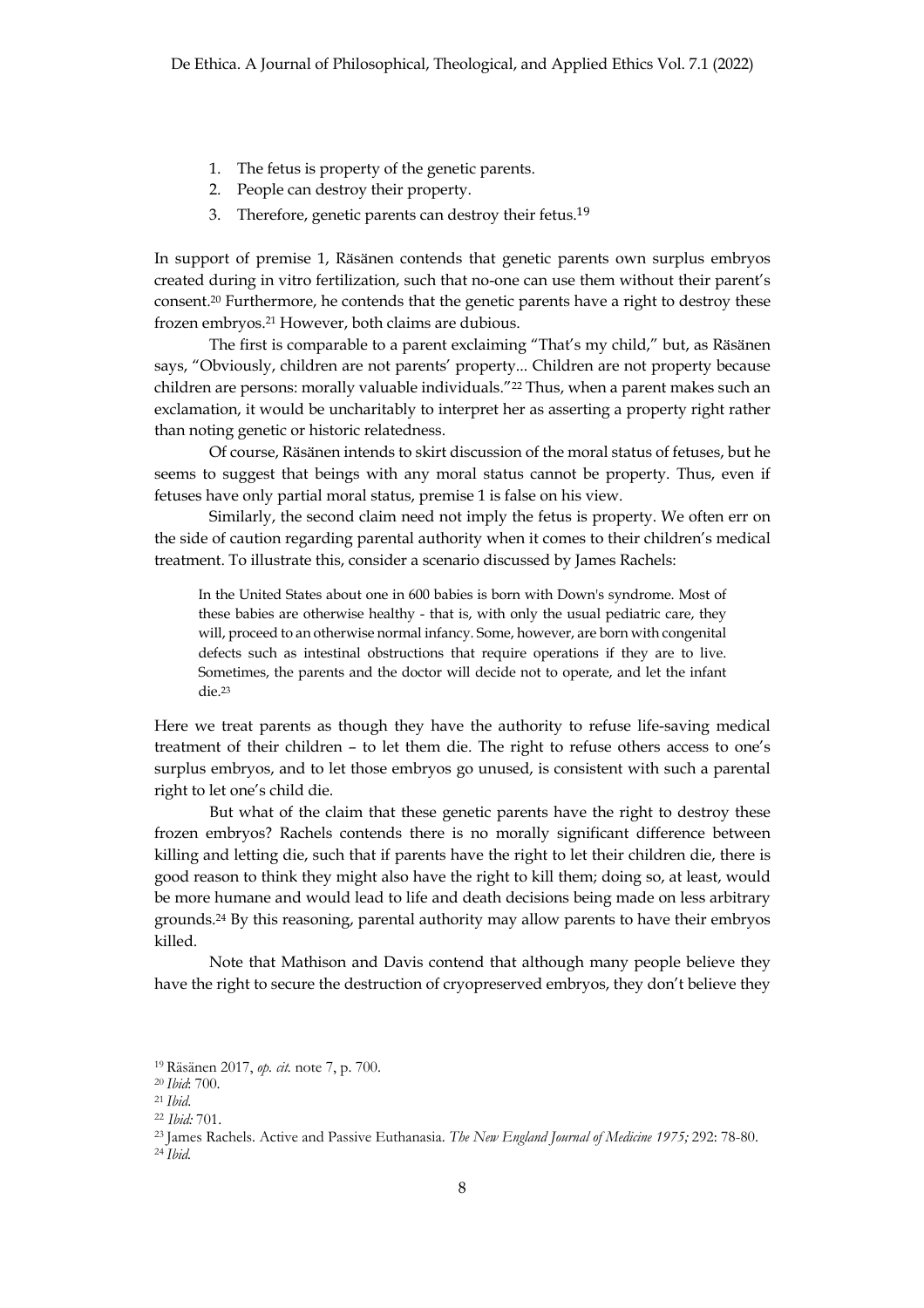have the right to secure the death of the fetus.25 This is consistent with the view that fetuses are not persons at conception, but at become persons later.

The property rights argument stands or falls on the moral status of the fetus. If we assume fetuses lack moral status, there is little reasonable opposition to their destruction – whether in the womb, cryopreserved outside the womb, or during ectogenesis. However, if fetuses have any moral status, they *belong* to nobody and are not property!

### **IV. The Genetic Parental Rights Argument**

Most philosophers agree that moral agents have a broad right to liberty, from which the right to bodily autonomy and assorted procreative rights (such as a right to pursue a morally legitimate interest in procreation<sup>26</sup> and the right to refuse to procreate) can be derived form.

A person is a *genetic parent* of their child if and only if the child develops from a significant portion of that person's genetic makeup. In normal sexual reproduction, parents contribute half of their child's nuclear DNA (nDNA); however, in cases of cloning and parthenogenesis the genetic parent would contribute all of the child's nDNA.27 Genetic parenthood includes a historical element; genetic parents directly contribute genetic material to their children. For example, this means that identical twins are not the genetic parents of their siblings' children, despite their genetic similarity.

Historically, becoming a genetic parent without your consent has involved rape – a violation of your right to liberty and one of the worst rights violations. As such, it has made sense to say that one has a right to refrain from becoming a genetic parent, and that this right is derived from one's broader rights to liberty. However, advances in technology might lead to one becoming a genetic parent through significantly lesser rights violations. Existing assisted reproductive technologies make it possible to use stolen sperm or eggs cells to create a child. Theft of such genetic material from medical storage need not involve the direct violation of one's liberty, but merely one's property right. Future cloning and/or genetic engineering technologies might allow for one to become a genetic parent with even less violation; as one might be able to create a clone and/or genetically engineered child from a naturally discarded cell, such as shed skin cells or a drop of blood.

Although existing assisted reproductive technologies and possible future technologies might allow for nonconsensual creation of genetic children without the violation of one's right to liberty, it strikes me that such unwanted reproduction still violates a commonsense right of some sort. Call this the right to genetic parental autonomy (GPA); the right to decide whether one becomes a genetic parent.28 Actions that might

<sup>25</sup> Mathison & Davis, *op. cit.* note 4, p. 317

<sup>26</sup> George W. Harris. Fathers and Fetuses. *Ethics* 1986; 96(3): 594-603.

<sup>27</sup> Note that in cases of cloning, and other assorted assisted reproduction technologies, mitochondrial DNA from the donor egg is passed down to the child. In cases of cloning, this DNA does not belong to cloned parent unless the cloned parent is also the egg donor; thus clones will often not be genetically identical to their genetic parent.

<sup>28</sup> For the purposes of this paper, I will remain agnostic about whether the right to parental autonomy is limited to genetic parenthood, or if it extends to any kind of parenthood. Most non-genetic parents become parents through some consensual act of their own – they come to take responsibility for the children of others; however it is not inconceivable that there can be circumstances beyond one's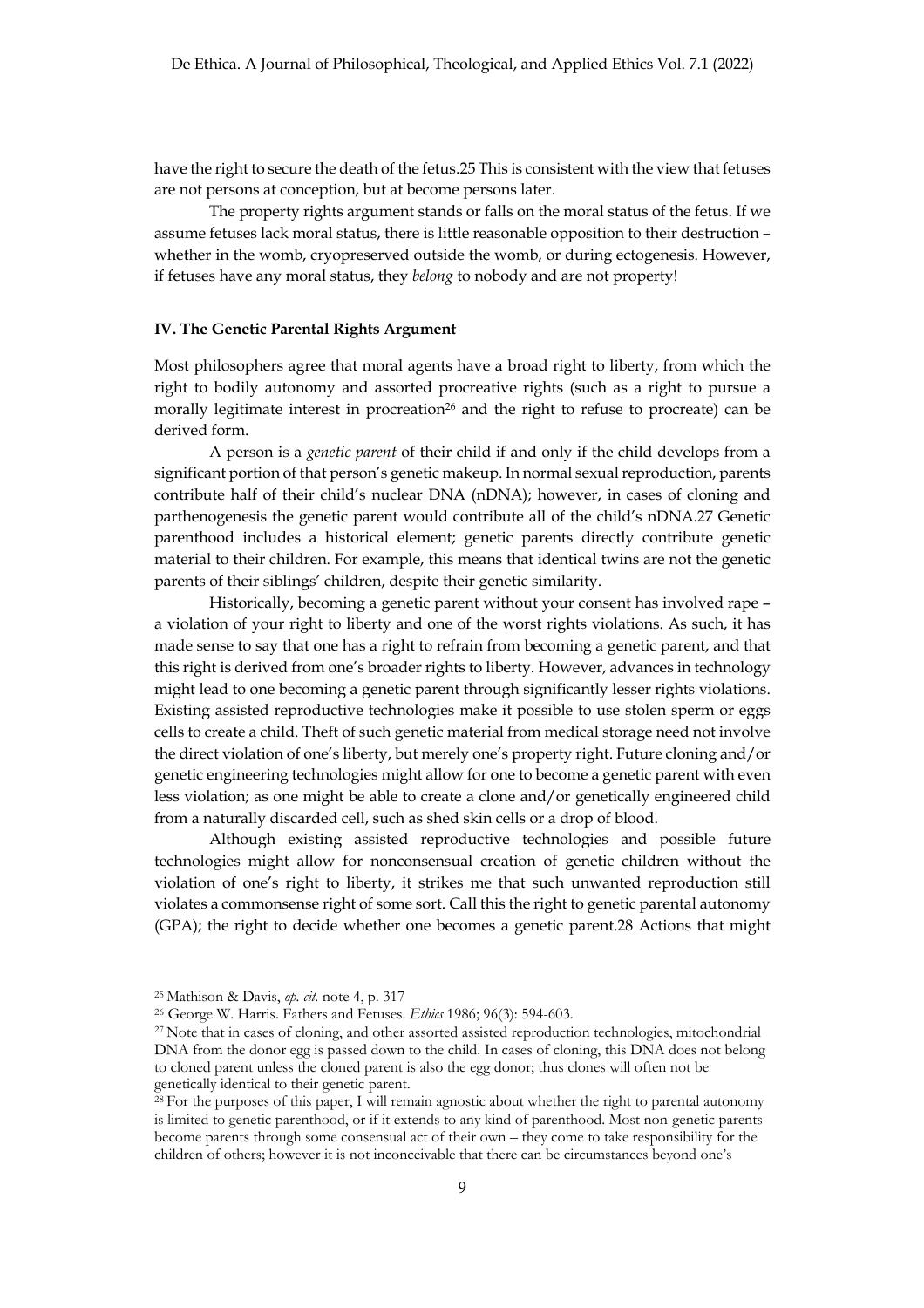reasonably cause one to become a genetic parent without one's consent would violate this right. Sexual assault would violate both one's right to liberty and one's right to GPA; in contrast a mad scientist who clones you from a discarded genetic skin cell only violates the latter right.

Does this right yield the right to kill one's unwanted genetic offspring? To answer this, consider what Räsänen calls the "Right Not to Become a Biological Parent Argument:"29

- 1. Becoming a biological parent causes harm to the couple because of parental obligations towards the child.
- 2. The couple has the interest to avoid the harm of parental obligations.
- 3. Therefore, the couple has a right to the death of the fetus to avoid the harm of parental obligations.<sup>30</sup>

There are several problems with this argument. First, premise 1 suggests that mere genetic parenthood is sufficient to generate moral obligations, but this is far from obvious. Don Marquis suggests something similar, contending that gestational mothers, *qua* biological mothers, come to have a special moral obligation to the fetuses they carry.31 However, elsewhere I challenge this view, noting that Marquis has failed to show that a mere biological category makes a moral difference.<sup>32</sup>

However, if we assume that mere genetic parenthood generates special parental moral obligations towards the child then killing the fetus wouldn't avoid these obligations, but rather fail them!

Rather than avoidance, Räsänen seems to be interested in rectification, proposing that after some previous rights violation resulted in one becoming a genetic parent without their consent, one could remove these special parental obligations by killing one's genetic child. However, this is deeply confused. Consider the following case:

*Gnome Theft:* Smith asks his neighbor, Jones, to house-sit while he is away for the week. During this time Jones steals Smith's lawn gnome and sells it for a tidy sum. However, he later regrets his action and wishes to rectify his wrongdoing. He replaces the stolen gnome with a brand new one, and Smith never finds out.

Most would agree Smith's property rights were violated, even though he is seemingly not worse off. Suppose, though, that Jones confesses and apologizes. Smith might reasonably respond "no harm done" and forgive him, and for many of us, this might be the end of the matter. However, suppose that Smith reveals the gnome was an antique, that it had sentimental value, or that he had hidden his life's savings inside. Jones's replacement gnome and confession fail to fix any of this. But now consider:

control that causes to become a (non-genetic) parent without one's consent in such a way that does not violate this right.

<sup>29</sup> Räsänen, *op. cit.* note 5, p. 698.

<sup>30</sup> *Ibid.*

<sup>31</sup> Don Marquis. A defence of the potential future of value theory. *Journal of Medical Ethics* 2002; 28, 198–201; Don Marquis. Manninen's defense of abortion rights is unsuccessful. *American Journal of Bioethics* 2010; 10(12), 56–57.

<sup>32</sup> William Simkulet. The Parenthood Argument. *Bioethics* 2018; 32(1), 10-15.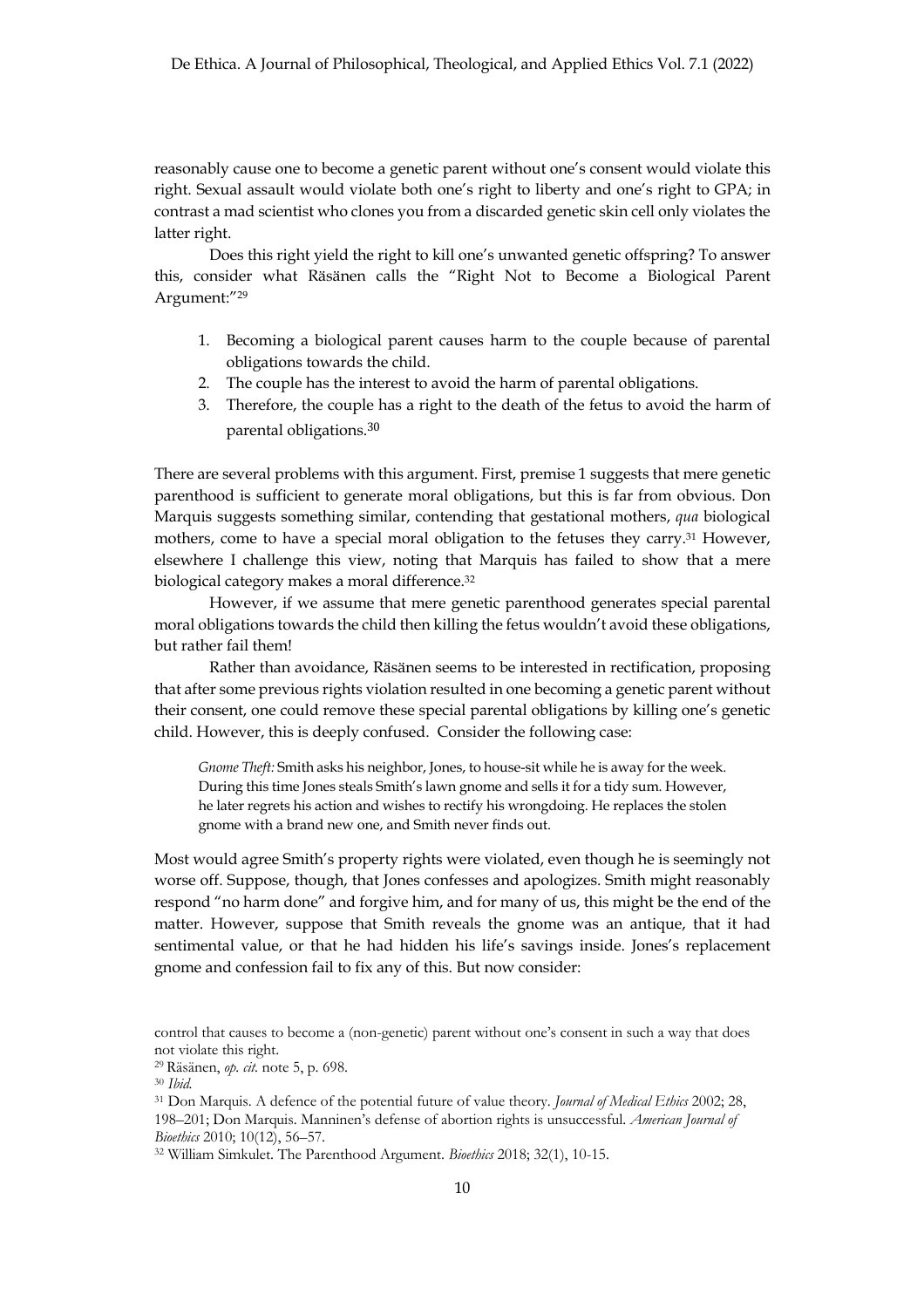*Life Theft:* Smith asks his neighbor, Jones, to house-sit while he is away for the week. However, unbeknowst to Smith, Jones is an assassin hired to kill him, and uses this opportunity to kill Smith and dispose of the body without being caught. However, he later regrets his action and wishes to rectify his wrongdoing…

Uncontroversially Smith has the right to life, and Jones violates this right. However, as with many rights violations, there is no "undoing" this – Jones cannot give Smith his life back. The lesson here is clear – it isn't always possible to rectify a rights violation.

Suppose that you become a genetic parent without your consent, violating your right to GPA. Would killing your genetic offspring rectify the problem? I think not; the death of your genetic offspring doesn't mean you're not a genetic parent, it means your genetic child is dead.

Note, however, that Räsänen is not really concerned with the right to GPA; rather he seems to be concerned exclusively with the right not to incur parental obligations, and contends that the death of the fetus removes these obligations (or, at least, dramatically reduces them… perhaps the genetic parent is obligated to pay for the funeral, but may be relieved they need not change the child's diapers).

Here Räsänen conflates being a moral parent with being a genetic parent. Genetic parents have a historical and genetic connection to a child, but moral parents care for and raise their children. Adoptive parents are moral parents; many genetic parents abdicate parental responsibility and cannot reasonably be said to be moral parents to their genetic children. To paraphrase Marquis, to treat genetic parents as moral parents would be treating a mere biological category as a moral category.33

Of course, when we learn about deadbeat parents – those who abandon their children without support – we are rightfully outraged. However, many governments allow genetic parents to surrender their default legal parental rights and duties to the state, care agencies, or adoptive parents. There are compelling reasons in favor of adopting such social policies; if nothing else, they disincentivize genetic parents from illegally killing or abandoning their children. There can be reasonable moral disagreement as to whether, and when, it is morally acceptable to give up one's genetic children; but merely having the option to do so undermines the first premise of Räsänen's argument, as becoming a genetic parent needn't harm that person by burdening them with moral parental responsibility.

Of course, some genetic parents might feel bad about abandoning their genetic offspring. Mathison and Davis note that many genetic parents who give their children up for adoption feel they are failing their moral obligations, and that they can be psychologically harmed by failing to satisfy what they see as their obligations to their children – even when these obligations are merely self-imposed or socially-imposed.34 These harms are morally significant, but trivial compares to the harm of killing a person.

If the fetus lacks any moral status, we might tarry here with a discussion of what one's moral obligations might be when faced with false moral beliefs and/or unreasonable social pressures.35 However, if we assume a fetus has full moral status, the harm that would

<sup>33</sup> Marquis, *op. cit.* note 1, p. 186.

<sup>34</sup> Mathison & Davis, *op. cit.* note 4, p. 315

<sup>35</sup> Consider, for example, the work of Jonathan Bennett and Allison McIntyre with regards to

Huckleberry Finn's "failure" to turn in his escaped slave friend Jim. Jonathan Bennett. The

Conscience of Huckleberry Finn. Philosophy 1974; 49: 123-134; Allison McIntyre. Is Akratic Action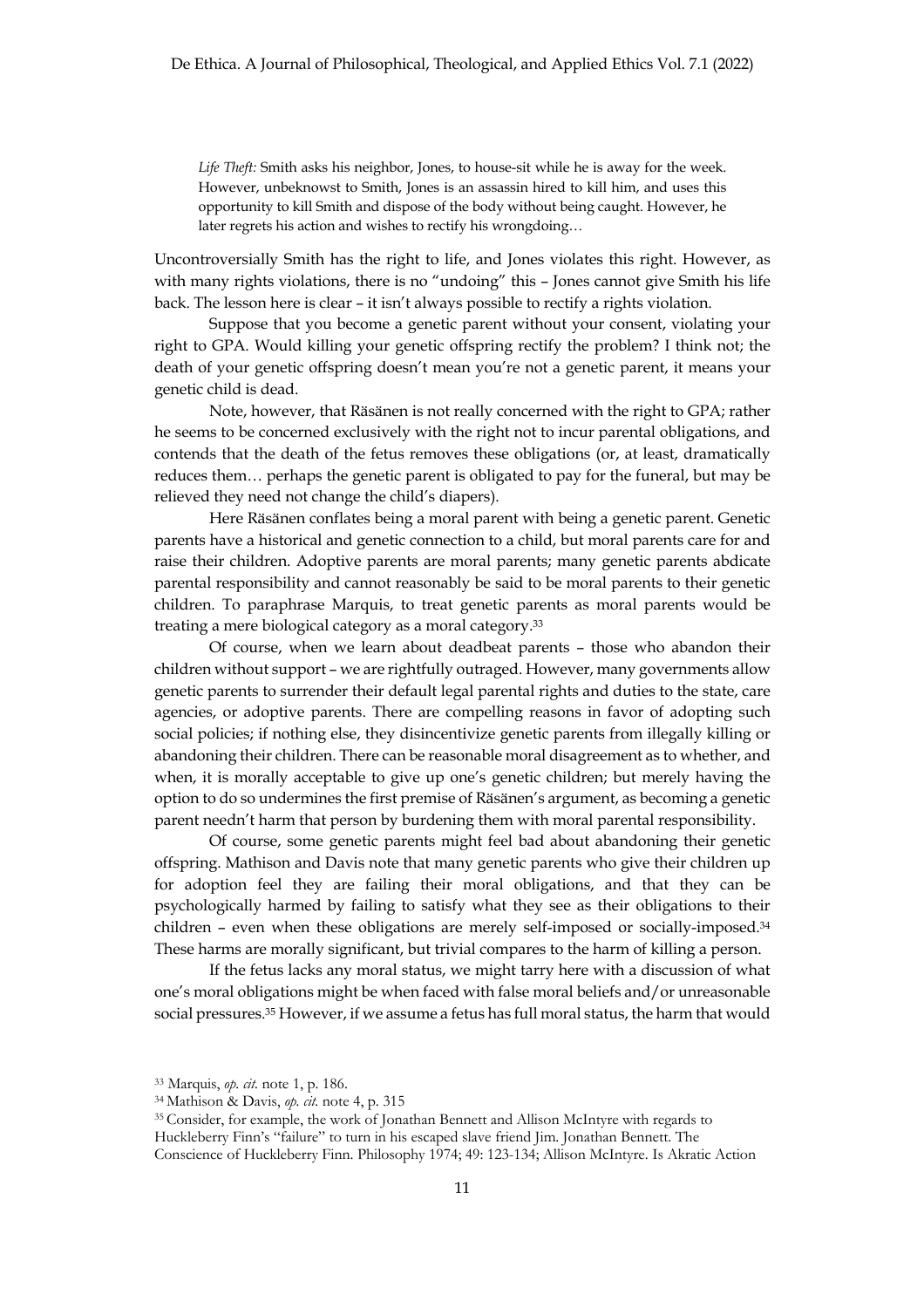be caused by killing the fetus far outweighs the minor psychological harms the genetic parents experiences. Furthermore, if a genetic parent would feel bad about abandoning their child, surely they'd feel worse about killing it!

Consider a variation of this argument: the procreative autonomy argument:

- 1. Persons have a right to life.
- 2. Persons have a right to procreative autonomy.
- 3. Violating the right to procreative autonomy is worse than violating the right to life.
- 4. If violating the right to procreative autonomy is worse than violating the right to life, then violated genetic parents have the right to kill their nonconsensually produced genetic children.<sup>36</sup>
- 5. Therefore, genetic parents have the right to kill their nonconsensually produced genetic children.

How plausible is this argument? Consider the following case:

*One Lie:* Jack and Jill, once a passionate couple, meet again at their college reunion and hit it off. Jack confides to Jill that he has refrained from sexual activity since learning that he is genetically predisposed to alcoholism because he is deeply against passing on such genes. Jill, wanting one last night of passion, lies to Jack, claiming she is infertile. They have sex, Jill becomes pregnant, has a child – a son – and never tells Jack. Thirty years later, Jack discovers the existence of his son using a genetic heritage website, then kills his child.

Jill violates Jack's procreative autonomy; but the notion that this gives him the authority to kill his son is absurd. The problem with this argument is that premise 3 is far from obvious, and premise 4 seems dubious; the violation of a right might entitle one to retribution or restitution, but it's not license to harm innocent people. A victim of such an assault doesn't obtain the right to violate the rights of other, unrelated innocent people; for example, such a victim doesn't have a right to break into my home, eat my porridge, and nap in my bed. I'm free to allow such rights violations to go unaddressed, but it would be quite silly for such a person to argue that because he or she was the victim of a grievous assault, my rights don't apply.

At this point, we can compare Räsänen's biological parent argument with the procreative autonomy argument. The former argument is invalid, as premises 1 and 2 do not necessitate the truth of the conclusion – to illustrate this, consider the following argument:

- 1. Standing in line at the post office causes the harm of me being late to work.
- 2. I have an interest to avoid the harm of being late to work.

Always Irrational? in Identity, Character, and Morality. , O. Flanagan and A. Rorty (eds.), Cambridge, MA: MIT Press, 1990; 379-400.

<sup>36</sup> Alternatively, one could entertain the premise that nonconsensually produced genetic children persons do not have a right to life, or that they have less of a right to life than persons produced consensually. See Thomson 1971, *op. cit.* note 2, p. 49.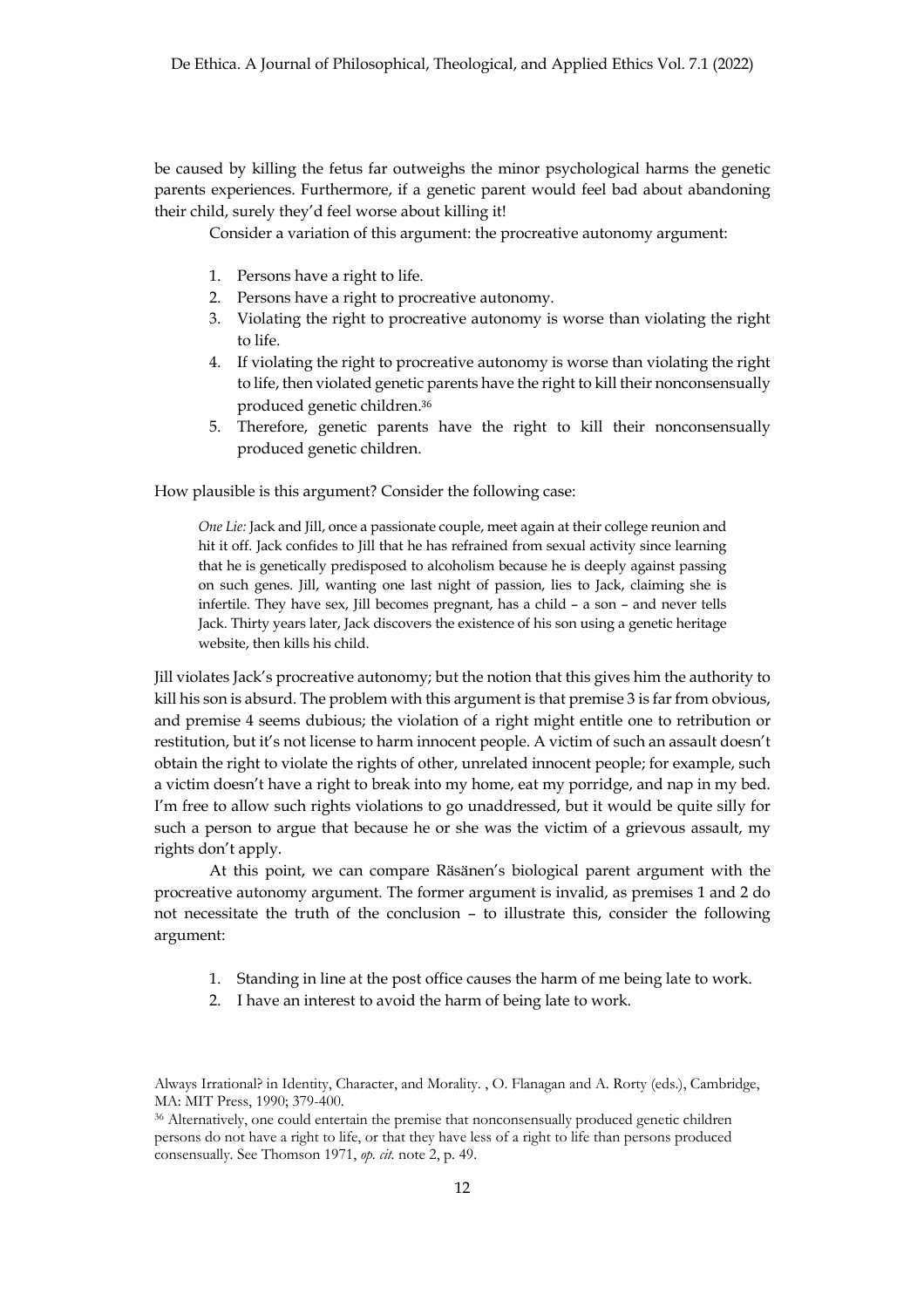3. Therefore, I have a right to the death of anyone who would stand in line in front of me at the post office.

This argument shares the same logical form with Räsänen's, but the conclusion is ridiculous and doesn't follow from the premises. Räsänen's argument narrowly skirts the obvious absurdity of this argument only by remaining silent about the moral status of the fetus. In contrast, the parental autonomy argument is valid; the truth of the premises guarantees the truth of the conclusion. However, premise 3 is far from obvious, and intuitively premise 4 is false; the wrongness of one rights violation doesn't provide the victim with license to violate the rights of morally tangentially related innocent people. Jack's son is not morally responsible for the sins of his mother, and Jack's killing his son doesn't relieve him of any real or imagined parental obligations to his son so much as utterly fail them while also violating his son's right to life.

## **V. The Genetic Privacy Rights Argument**

It is generally accepted that people have a right to privacy, and that violating that right can cause serious harm. James Rachels contends that privacy is valuable because the ability to control information about ourselves is related to our ability to create and maintain a variety of social relationships.37 People can create an intimacy by freely divulging private personal information about one's desires, fantasies, history, or experiences. Privacy rights violations can hinder our ability to relate to others, cause psychological harm, and hinder our freedom to live our lives as we see fit.

Consider the physician/patient relationship. This relationship is awkward, and patients have valid medical reasons to disclose intimate personal information in a professional setting – including their daily physical routines, diets, and their sexual activities; but such information is otherwise usually reserved for intimate settings with close friends or loved ones. Physicians have a professional moral obligation to keep this information confidential, and not to use this information for anything other than the medical benefit of their patient.

Briefly consider the following abuses – (1) a physician jokes with her colleagues about her patient's sexual history, (2) a physician divulges a patient's medical history to a drug company for use in direct marketing, and (3) a physician refuses to treat a patient because of the patient's sexual orientation. The first two abuses involve the physician divulging private information for non-medical reasons, while the third involves a physician using confidential medical information for something other than the benefit of the patient.

As it so happens, one can learn a lot about a person from studying her genetics and divulging this information – like other private information – can cause serious harm to that person. Hence, there is compelling reason to think that we have a right to genetic privacy. If advances in technology makes it easier to read one's genetic information without their consent (much as advances in surveillance technology has made it easier to listen or watch people without their consent), there is good reason to think reading this information

<sup>37</sup> James Rachels. Why Privacy is Important. *Philosophy and Public Affairs 1975; 4(4):* 323-333.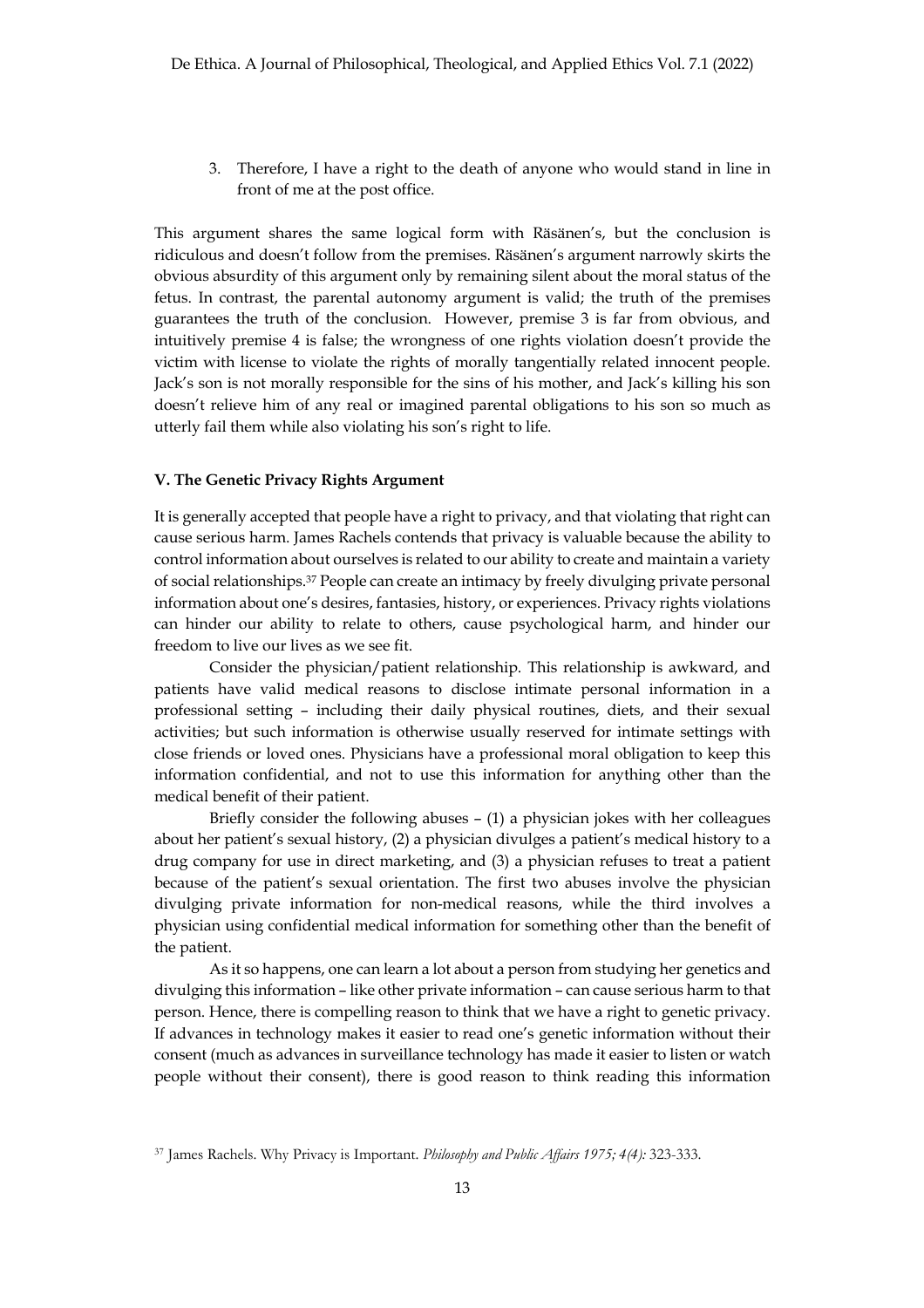without consent, or during extenuating circumstances (perhaps even during a crime scene investigation) would be morally unacceptable, as would divulging such information indiscriminately.

Räsänen contends that this right to genetic privacy gives genetic parents the right to secure the death of their fetus, asking us to consider the following case:

For example, if a mad scientist finds a way to clone humans, steals my DNA and creates a fetus that is genetically identical to me, which he then gestates in an artificial womb, my right to genetic privacy is violated. Therefore, in such a case, I have a right to the death of the fetus.38

The most important feature of Räsänen's case is that unlike normal sexual reproduction, which results in a fetus with a unique genetic code (derived from those of its parents, but not identical to either), clones possess identical nDNA to their genetic parent.

However, this case contains a variety of extrinsic details that might bias the reader – notably (I) Räsänen's scientist steals (*prima facie* morally wrong) and (II) creates a clone (many people believe cloning is itself *prima facie* immoral; for example, consider the debate about a child's right to an open future<sup>39</sup>). Before I redress these issues, consider the following case:

*One Clone:* Donald is genetically predetermined to go bald and he doesn't want anyone to know. As it so happens, a mix up at the hospital led to a clone being created with Donald's nDNA. Twenty years later, Donald discovers the existence of this cloned, genetically identical offspring on a genetic heritage website. He breaks into his clone's home and kills him.

Much as it is somewhat absurd to suggest that Jack can kill his adult child because Jill violated his procreative autonomy, so too does it seem absurd to think Donald can kill his adult clone on the basis that the lab mix up violates Donald's genetic privacy. But now suppose the case played out a bit differently.

*One Father:* One day Hank discovers the existence of his genetically identical genetic father on a genetic heritage website. After confirming this, he breaks into his genetic father's home and kills him.

If each of us possesses a genetic privacy right to our DNA, then it strikes me that both Hank and Donald each own their own DNA. Thus, if Donald is justified in killing Hank to protect his genetic privacy, it seems to follow that Hank has the same right to kill Donald. If this genetic privacy right extends to sexually produced children with distinct DNA, then it seems that not only do parents have a moral right to the death of their genetic children, but their genetic children also have a moral right to the death of their genetic parents!

Räsänen contends that the right to the death of the genetic child should be seen as a collective right, such that both parents have to agree on the death of the child.40 If true, this might introduce some asymmetry into which family members can kill which… but

<sup>38</sup> Räsänen, *op. cit.* note 5, p. 699.

<sup>39</sup> Joel Feinberg. The child's right to an open future. in *Whose Child? Children's Rights, Parental Authority, and State Power*, William Aiken, Hugh LaFollette (eds.), Totowa, NJ: Rowman and Littlefield, 1980. <sup>40</sup> Räsänen, *op. cit.* note 5, p. 700.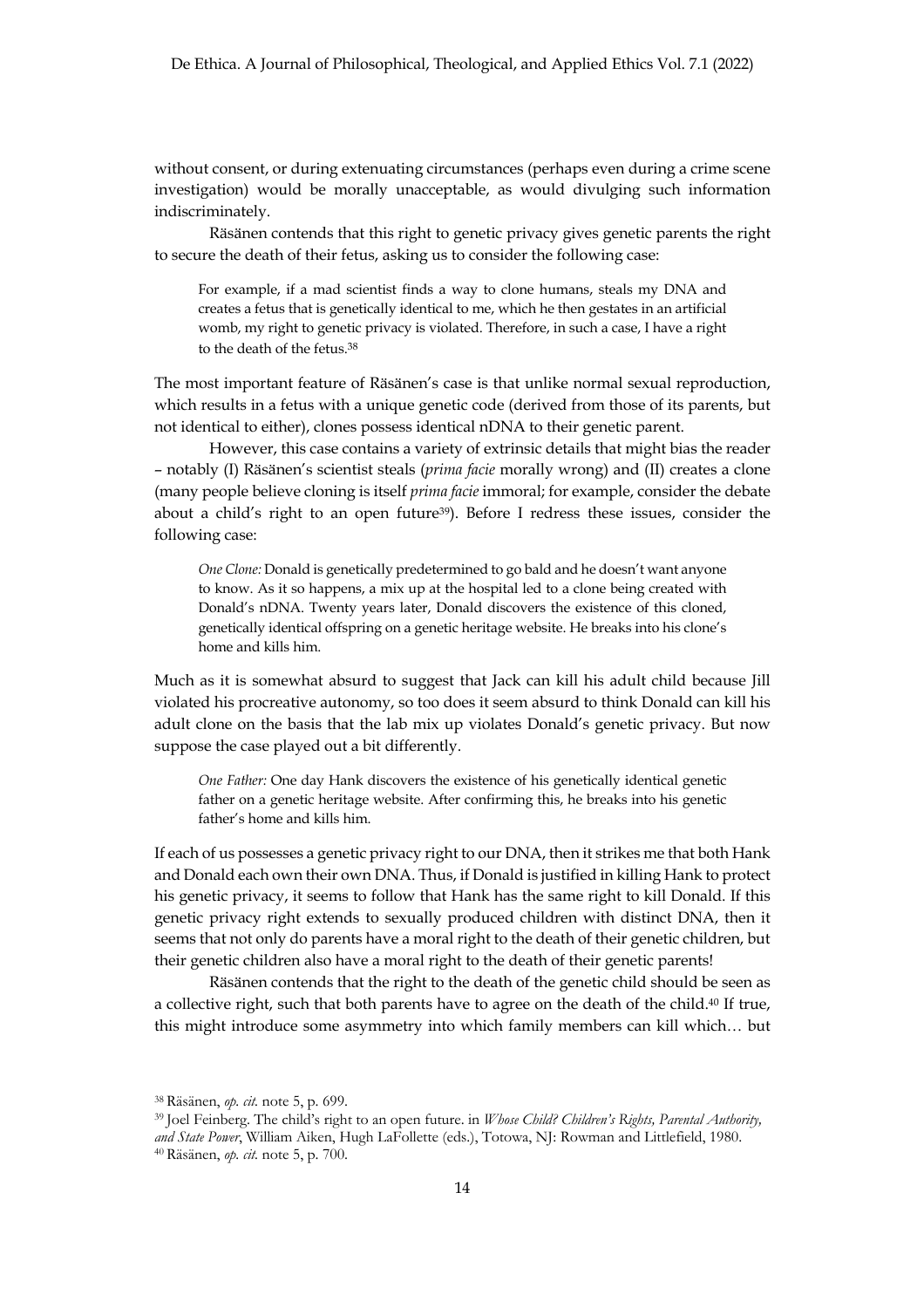this is utterly inconsistent with his previous contentions regarding parental autonomy – suppose that the mad scientist doesn't clone Räsänen, but instead genetically engineers a child using half of Räsänen's nDNA, and half the nDNA of someone who had consented to releasing her private genetic information – perhaps someone with unique genetical features that she hoped would lead to medical breakthroughs. If Räsänen's right to the death of his genetically engineered genetic offspring is collective in this sense, then to exercise this right he can only kill his child if he gets the consent of the other genetic parent! Note that this means that if Räsänen *does not want* to divulge his genetic information, he ought to prefer that a mad scientist clone him, rather than just use his genetics to genetically engineer a child.

But, of course, all this is ridiculous. Much as Thomson asks us to imagine a conflict of rights between you and a famous violinist who has been attached to you without your permission that will die if disconnected; in One Lie and One Clone we're asked to imagine a conflict of rights between an agent and their adult person genetic child. Thomson contends that it would be outrageous to think that the violinist has a right to use your body without your permission.<sup>41</sup> The violinist uncontroversially has a right to life, but this right to life doesn't give him a right to continue using your body. However, it is similarly outrageous to think that genetic parents have the license (collective or otherwise) to kill their adult genetically related offspring.

This disparity in our intuitions between these cases is easy to explain – in Thomson's case, your right to liberty has been violated – the society of music lovers have abducted you and attached you to a violinist without your consent. Being forced to stay attached to the violinist would be a continuous violation of that liberty. In contrast, the rights violations in One Lie and One Clone are transitory. – In One Lie, Jill violates Jack's right to procreative liberty once. His son might remind Jack of this violation, but his son's continued existence doesn't constitute a further violation of this right).

The same is true in One Clone; the mix up at the lab violates Donald's right to keep his genetic predisposition to baldness secret. However, now that this information has been disclosed, Donald's right to privacy isn't being continuously violated. Of course, Donald might suffer further indignities because of this; perhaps Hank shares his genetic heritage with the world, proudly proclaiming he is bald and that he is a clone. These revelations might inconvenience Donald; prospective dates might refuse to date a bald man, date a father, or might "opt for the younger model," much to his dismay. But these harms are not themselves violations of his right to privacy. The idea Donald can kill Hank to keep his private information private is on par with the idea that he can kill anyone who accidentally overheard his physician talking about his genetic predisposition to baldness.

Note, though, that our intuitions about these cases might be biased by unnecessary features of the cases; to avoid these consider the following case:

*Twins:* Alice and Alyce are (poorly named) genetically identical twins. One day, Alice kills Alyce, claiming that she "knew too much" about Alice's private genetic information.

<sup>41</sup> Thomson, *op. cit.* note 2, p. 49.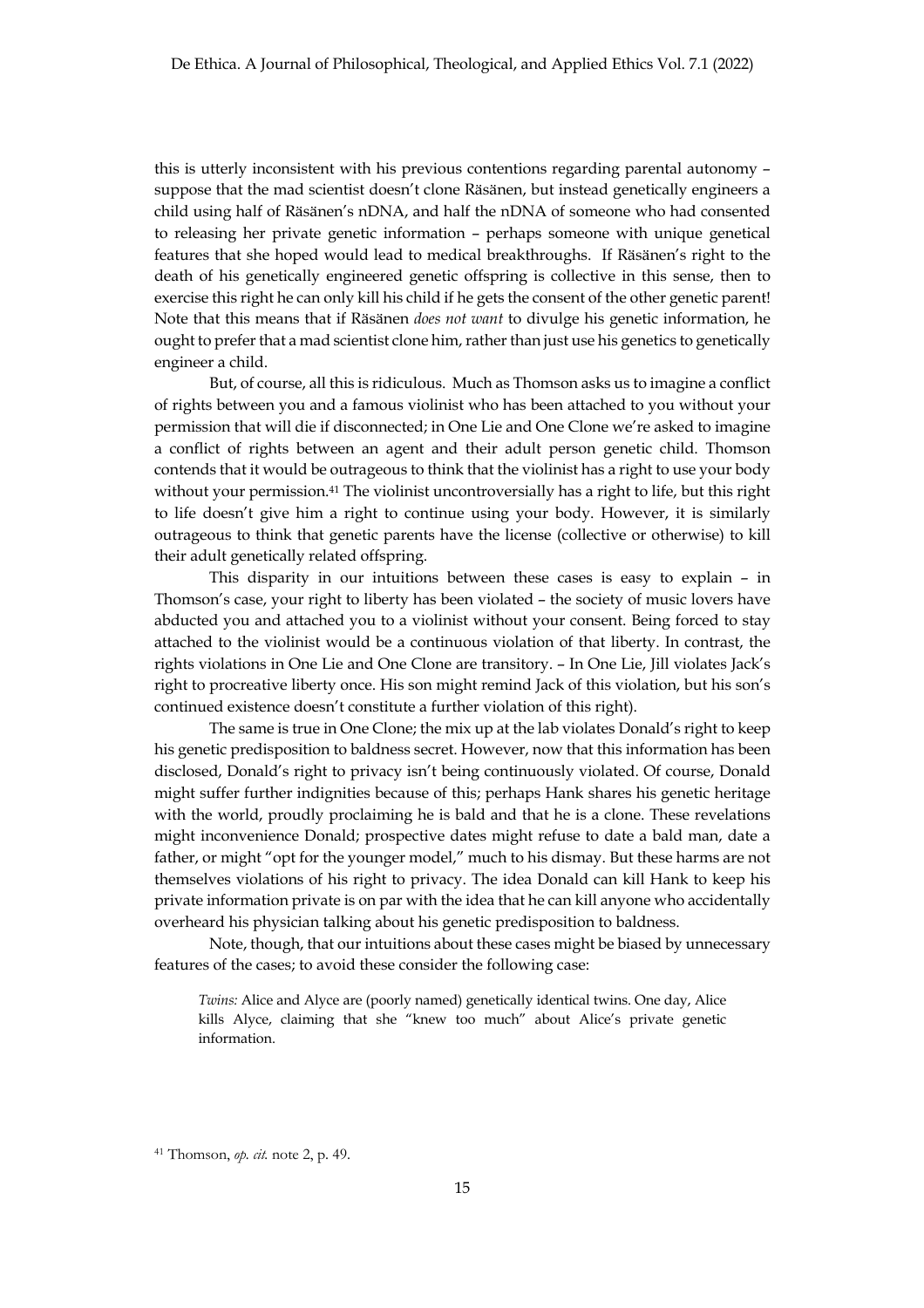No clones; no theft. By assumption Alice has a right to genetic privacy. Alyce has access to Alice's private genetic information without her consent. Despite this, it is absurd to conclude that this entitles her to kill her sister. Thus, it is absurd to conclude that one's right to genetic privacy gives them the right to secure the death of anyone sharing their genes.

Most of us would agree that we have a right to genetic privacy. Violation of this right generally involves willful or negligent sharing of private genetic information, as illustrated by the cases of physician misconduct above. The problem is that Räsänen would have us believe that there mere possibility that children, or others, could come to learn facts about their genetic heritage is sufficient to violate this right *and* that such a violation is sufficient to justify the killing, effectively leading to the absurd conclusion that people can kill all of their genetic relatives to protect their genetic privacy.

## **V. Conclusion**

At times the abortion debate seems intractable; but developments like ectogenesis promise a solution that will satisfy both sides; women seeking abortion can disconnect from a fetus, and prolife theorists can provide ectogenesis.

Räsänen argues that the availability of ectogenesis may not end the abortion controversy, as genetic parents may wish to do more than disconnect from a fetus, they may wish to kill that thing. He argues that the right to terminate a fetus outside the womb can be derived from a right to property, a right to parental liberty, and/or a right to privacy.

There are two substantial problems with Räsänen's approach. First, it's not clear that the right to terminate a fetus outside the womb can be so easily derived from the rights in question. Second, his discussion suffers by ignoring the moral status of the fetus.

If we assume the fetus has full moral status, then killing a fetus undergoing ectogenesis would be morally comparable to killing an adult human person with full moral status. It would be absurd to conclude that genetic parents have a right to kill their adult human offspring. One might try to ground the wrongness of killing an adult human person in something other than its moral status, as Friberg-Fernros does when discussing rescue cases<sup>42</sup>, but this would merely trivialize moral status with little to show for it.

Meanwhile, if we assume the fetus lacks moral status, at least early on, then killing a fetus undergoing ectogenesis is morally trivial, perhaps akin to breaking one's own property or keeping a secret. The right to secure the death of your fetus would be comparable to the right to break your own garden gnome and face little moral opposition. Even if we assume a fetus has partial moral status, then the right to secure the death of your fetus would be of relatively little interest, perhaps on par with the right to kill your own pet, though it's far from obvious that pet owners have such a right

I've argued the right to kill one's fetus likely stands or falls on its moral status. If we assume a human fetus has a moral status comparable the moral status of beings like

<sup>42</sup> Friberg-Fernros *op. cit.* 8 note p 216.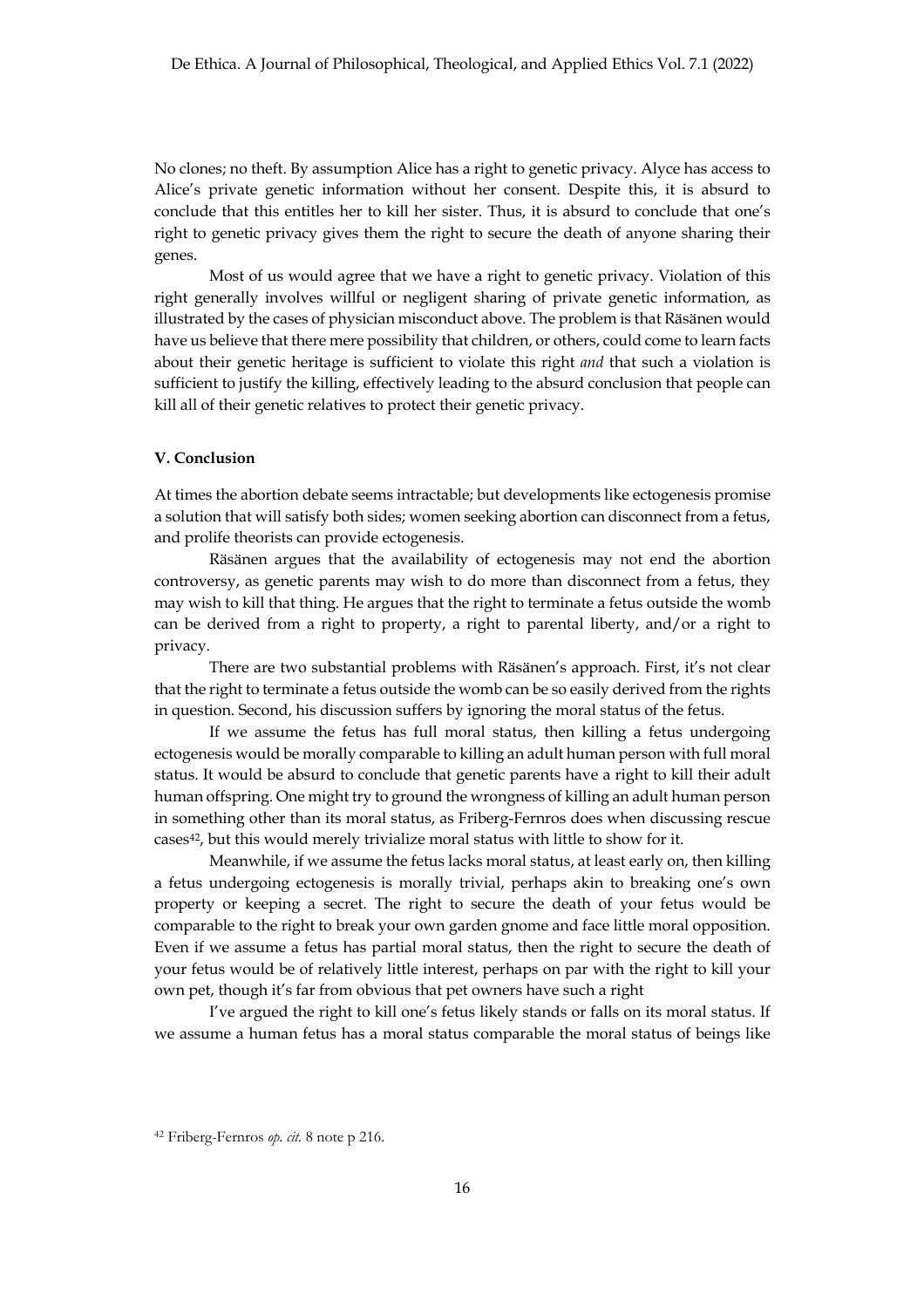you or I, it would be absurd to think that parents have a right to secure their child's death. But if we assume a human fetuses lack a moral status, the topic is trivial.

> William Simkulet, Park University simkuletwm@yahoo.com

### **Bibliography**

- Annas, George. A French Homunculus in a tennessee Court. *Hastings Center Report*  1989; 19(6): 20–22.
- Beckwith, Francis J.. *Defending Life: A Moral and Legal Case Against Abortion Choice*. New York, NY:Cambridge University Press. 2007.
- Bennett, Jonathan. The Conscience of Huckleberry Finn. Philosophy 1974; 49: 123- 134
- Feinberg, Joel. The child's right to an open future. in *Whose Child? Children's Rights, Parental Authority, and State Power*, W. Aiken, H. LaFollette (eds.), Totowa, NJ: Rowman and Littlefield, 1980.
- Friberg-Fernros, Henrik. A Critique of Rob Lovering's Criticism of the Substance View. *Bioethics* 2015; 29(3): 211–216.
- George, Robert P. & Tollefsen, Christopher. *Embryo: A Defense of Human Life*. New York, NY: Doubleday. 2008.
- Harris, George W.. Fathers and Fetuses. *Ethics* 1986; 96(3): 594-603.
- Lee, Patrick & George Robert P. The Wrong of Abortion. in *Contemporary Debates in Applied Ethics.* Andrew I. Cohen & Christopher Health Wellman eds., 2005.
- Lovering, Rob. The Substance View A Critique. Bioethics 2012; 27(5): 263-270.
- McIntyre, Allison. Is Akratic Action Always Irrational? in Identity, Character, and Morality. , O. Flanagan and A. Rorty (eds.), Cambridge, MA: MIT Press, 1990; 379-400.
- Marquis, Don. Why abortion is immoral. *The Journal of Philosophy* 1989; 86: 183–202.
- Marquis, Don. A defence of the potential future of value theory. *Journal of Medical Ethics* 2002; 28, 198–201.
- Marquis, Don. Manninen's defense of abortion rights is unsuccessful. *American Journal of Bioethics* 2010; 10(12), 56–57.
- Mathison, Eric & Davis, Jeremy. Is there a right to the death of the foetus? *Bioethics* 2017; 31(4): 313–320.Mulder, Jack. A Short Argument against Abortion Rights. *Think* 2013;12(34): 57-68.
- Rachels, James. Active and Passive Euthanasia. *The New England Journal of Medicine 1975;* 292: 78-80.
- Rachels, James. Why Privacy is Important. *Philosophy and Public Affairs 1975; 4(4):* 323-333.
- Räsänen, Joona. Ectogenesis, abortion and a right to the death of the fetus. *Bioethics*  2017; 31: 697–702.
- Räsänen, Joona. Why Pro-Life Arguments Still are not Convincing: A reply to my critics. *Bioethics* 2018: 32(9): 628-633.
- Sandel, Michael J. The Ethical Implications of Human Cloning. Perspectives in Biology and Medicine 2005 48(2): 241–247.